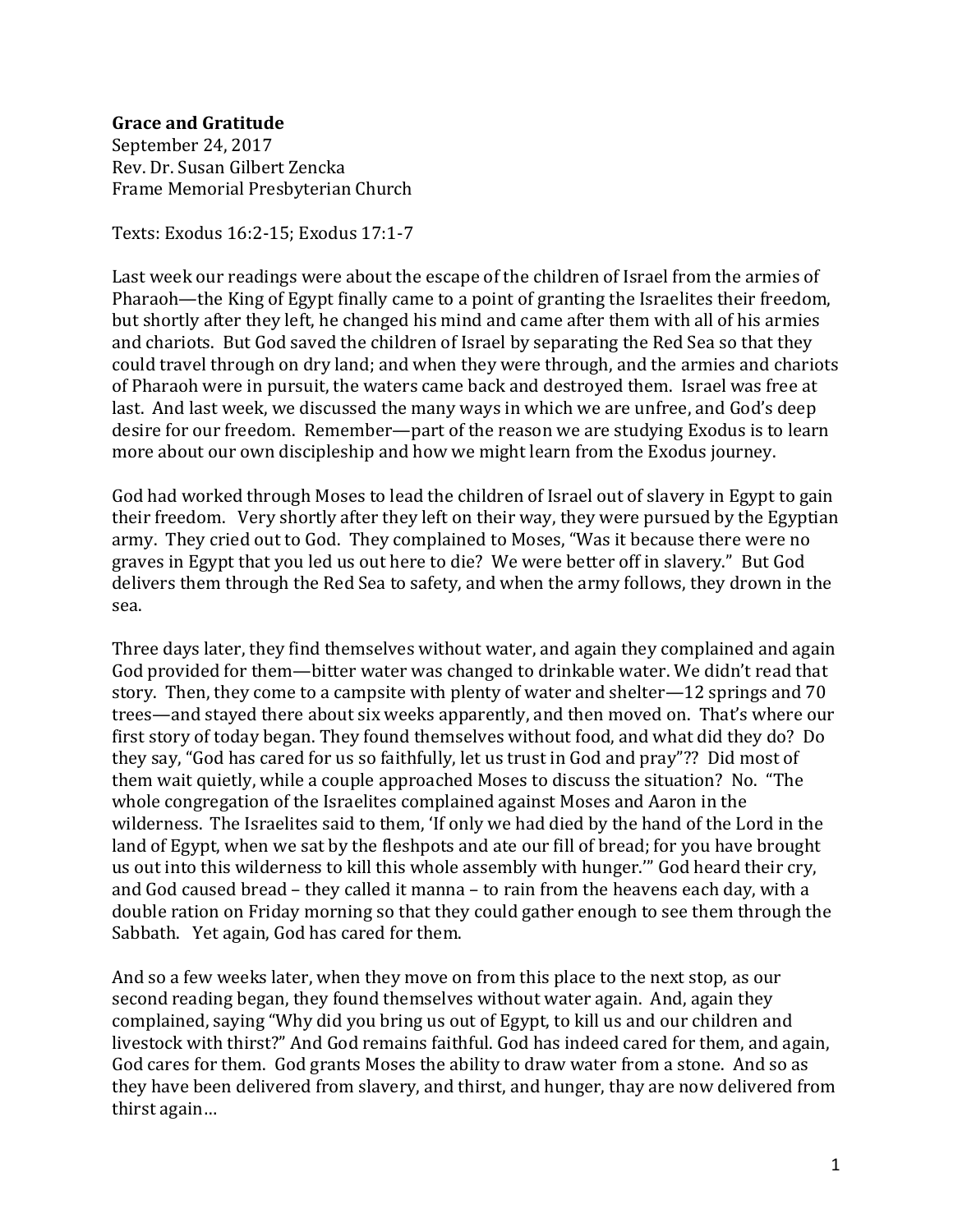So there are a few things going on here. One is a counter-parallel narrative to the earlier plagues that were visited upon Egypt, a regression that two weeks ago we had noted was a kind of uncreation—moving Egypt back into more and more chaos. In the plagues, the first plague rendered the water unfit to drink. For the children of Israel newly freed, the first miracle was that the bitter water was made fit to drink. In Egypt, a later plague involved hail falling from the sky and destroying the crops; while the newly freed Israelites camped in the wilderness, another miracle involved food falling from the sky onto the ground. Again, earlier at one time Moses had struck the water in Egypt with his staff and made it undrinkable; for the children of Israel, he struck a rock with his staff to produce water.

Whereas in the empire of Egypt, creation became progressively undone; for the newly freed children of Israel, creation is becoming more and more abundant. But the children of Israel, while they are technically freed, have not yet become fully free. They have not discovered the freedom of trusting in God. They are not learning to fully rely on God. They haven't yet discovered that grace is not only amazing, but dependable.

What is grace? The late psychiatrist and contemplative teacher Gerald May defined grace as "…the active expression of God's love."<sup>1</sup> That is, grace is all the ways God's love is shown to us: any experiences of God we sense; any manifestations of God we experience; any insight that arises which helps us to cope or understand our experiences better; any feelings of strength, or love, or peace that seem to come as we need it in difficult situations; or even any deep experience of beauty or wonder, such as in experiencing awe in nature.

The Sunday School teachers put up a bulletin board outside the sanctuary where they had interviewed the kids here at Frame, asking them where they see God?? Their answers are examples of grace, and unlike the children of Israel, the children of Frame are seeing God all over.

And God's grace is in abundance supply, if you know where to look. It's not be measured out like medicine from an eyedropper; it is flowing out steadily, forcefully, and abundantly like a river – it never runs out, it just keeps coming, and one could say about God's grace, like a river, that you never step in the same grace twice. It's always new, always flowing freely, blessings new every day, but for many reasons, people don't always recognize grace.

The biggest reason people don't recognize God's grace is because we are oriented toward relying on ourselves instead of on God. Particularly in our culture, which values autonomy very highly, and in which dependence of any sort is seen as a weakness, ironically the one dependence that can set us fully free is one in which we learn to depend upon God.

Another reason that we don't fully rely on God is that life is good—and by that I mean that we, again especially in North American middle class culture, have not found that we needed to rely on God. Life has had a comfortable amount of security for many of us. It is often the case that we don't learn to rely on God until we find ourselves powerless in one way or

 $\overline{a}$ 

<sup>1</sup> Gerald May, *Addiction and Grace: Love and Spirituality in the Healing of Addictions* (New York: HarperCollins, copyright 1988, e-book version) 119.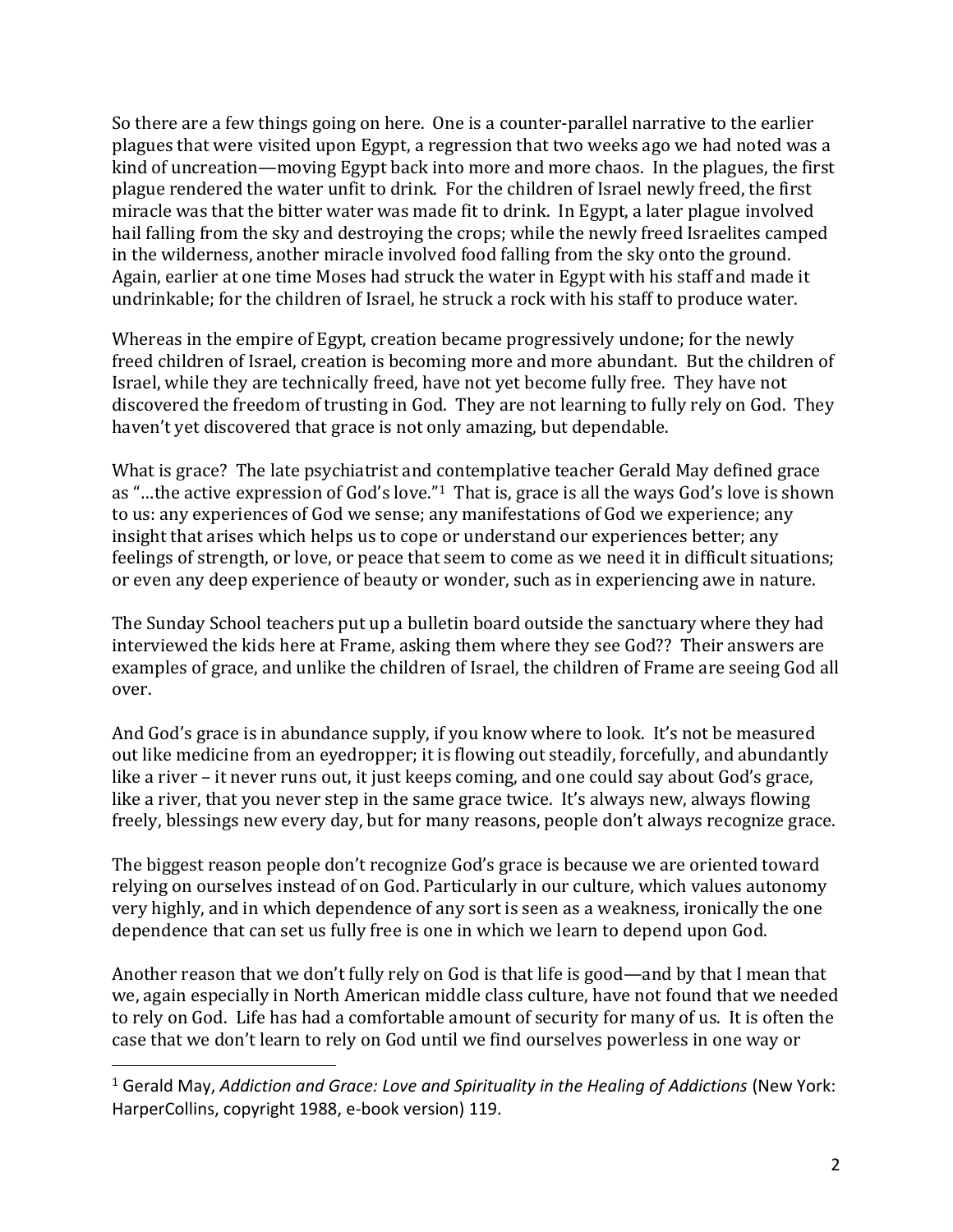another, in a life that has become unmanageable, perhaps because of an illness, or crisis, or some kind of other brokenness that has come our way: addiction, grief, or loss. When life seems safe and secure, we rely on that safety and security. We often see people who are more comfortable relying on God in situations that are precarious, such as illness, poverty, or danger.

One of the things that I most value in my visits to Colombia is being among people who are relying on God—it is inspiring to see. And among the things I always notice is the consistent sense of joy. When what you rely on most cannot be taken away, it is easy to be joyful.

I mentioned the psychiatrist Gerald May earlier. His book *Addiction and Grace: Love and Spirituality in the Healing of Addictions* is not only about the obvious addictions such as alcoholism and drug addiction, but even more about our general tendency to rely on things other than God for meaning and security in our lives, things such as relationships, status, jobs, possessions, hobbies, comforting rituals and habits, etc. In this way, he says, most of us are addicts of one sort or another. He argues that the way to find freedom from our addictions is through both grace and community. This is why the two central commandments are to love God with all your heart, soul, mind, and strength, and to love your neighbor as yourself. That kind of wholehearted, God-centered love brings a certain freedom—for one, we are freed from our obsession with ourselves, and from the worries and insecurities that come from having ourselves at the center of our lives.

The children of Israel were complaining at each obstacle because they hadn't yet found life to be trustworthy, and that was because they weren't trusting in the One that can be trusted. Now we have to be careful with how we interpret this—if we are relying on God to make sure nothing bad ever happens to us—to our health, to our wealth, to our jobs, to our loved ones—then we're still putting our trust in those other things for security, and just expecting God to keep it all intact for us: to keep us healthy, to protect us from any damage to our possessions or our relationships. That's not relying on God. When we rely on God, fully rely on God, we come to understand that—as the apostle Paul said to the people in Athens, it is in God we live and move and have our being. That God is the source and center of our lives. That relying on God will set us free from relying on things that can be lost. And when we are no longer relying on these other things for our security, we are freed to enjoy them, and truly love others.

Many of us don't really want that kind of relationship with God—we don't want to let go of the security we've built, we can't imagine relying on God in that way when we don't feel like we know God well enough, we don't know how to rely on God instead of on ourselves, we don't understand what that might look like.

This kind of reliance on God is indeed very far from what most of us in this room have probably experienced. At best, for many of us, God is among our backup plans, or an extra resource, or a mystery we'd like to understand better, or the One we've yearned to have a sense of contact with. For some, God has been something to study, fascinating as an intellectual proposition, but still too abstract for a real relationship. For others of us, God